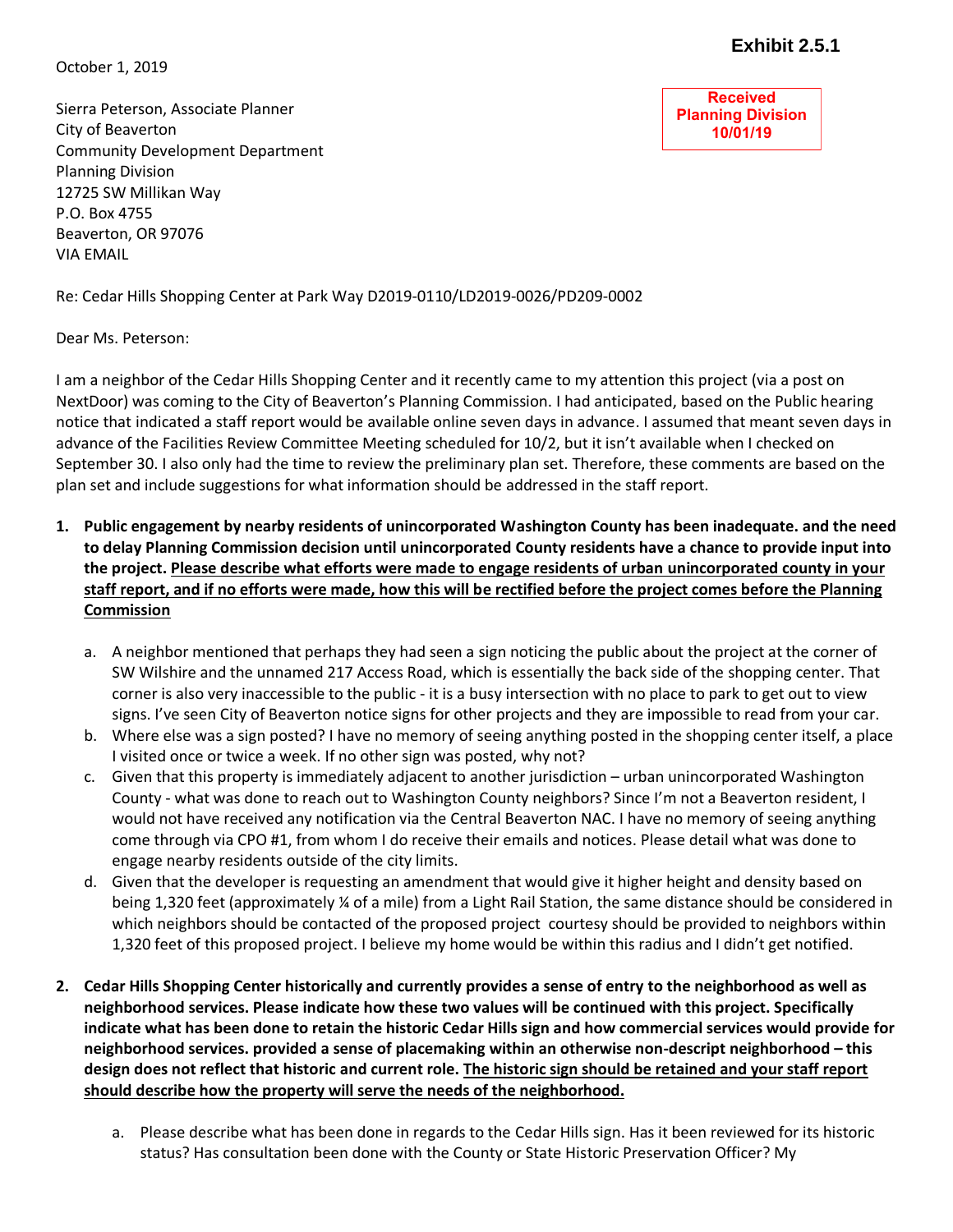# **Exhibit 2.5.1**

understanding is that the sign has been present on site since the 1950s/1960s, which would make it a candidate for historic status. Please indicate in your staff report what measures, if any, have been done to retain the sign on site or relocate it (at the developer's expense) to another site.

- b. Please describe how the use of the commercial spaces would be conditioned in the approval to ensure they provide neighborhood services. Currently we have a coffee shop, several restaurants, a popular bar, a small market, and a child care center. It also provides space for music lessons, dance classes and other more community minded businesses. How will these types of businesses be retained? Is there any analysis of how many parking spaces are needed to support neighborhood businesses? Parking at the current center tends to be almost full most weekdays with people coming in and out of the center, how will the proposed shared use parking meet the needs of the community?
- c. The site currently provides much needed child care and as well as before/after school care (with bus drop off from the nearby elementary school). Child care centers need specialized space, both indoor and outdoor. Have you analyzed what impact removing the child care from the existing space has on the total available child care spaces in the nearby community or required that some of the commercial space be explicitly designed for child care use? Will the new design facilitate the pick up and drop off for before and after school care by a school bus, as the center currently accommodates? Please describe what efforts have been done to ensure that child care needs of the community are being met by this new proposal.
- d. What efforts, if any, are being made to help existing businesses relocate to another location and/or to allow them to come back to the new space after construction – and what provisions, if any, would be made to keep rents affordable to the types of neighborhood businesses that are currently located in the Center?

#### **3. The project needs special amendments to the Beaverton Development Code in order to both double the floor area ratio and nearly double the height limits. The staff report should detail why these amendments are warranted as well as what alternatives were considered and why this one seems to be the preferred option.**

- a. There are no other 6 story tall buildings in the vicinity of this project, all other buildings in the area are 2 stories or less, so this project would visually stand out from all other uses in the area.
- b. Aside from the underdeveloped property located across SW Parkway (with the strip club which many of us badly want to see re-developed), there is little other opportunity to increase height in this area, so that these buildings would likely remain the only 6-story buildings into the foreseeable future.
- c. What analysis was done in regards to allowing just 60-foot tall buildings per the existing zoning, rather than the developer's proposed 100-foot tall buildings? I would like to see an alternative presented that keeps the redevelopment existing FAR and building height limits to better understand why the increase is warranted. Was such an alternative ever presented by the developer and why was it not put forward by the City as the preferred alternative?

#### **4. The project also needs special determination as to the parking proposed to be provided. What analysis has been done to indicate that this special determination is warranted? The staff report should describe the assumptions used to determine the amount of parking that would be needed, what analysis was done on impact on existing conditions, and include data about similar projects and whether similar assumptions were accurate.**

- a. Currently, street parking is already at a premium in this neighborhood. The nearby 1-2 story apartment buildings located on SW Eastridge, SW Marlowe, SW Roxbury, and SW Butner do not provide enough parking for all their tenants so that in the evening there is little available street parking, and often spills into nearby neighborhood streets. During the day, when many tenants leave in their cars for work, these same streets then fill up with commuters parking in this neighborhood to access the MAX.
- b. The notice says the proposal is for 509 residential units and 56,000 s.f. of commercial space, with 566 on-site parking spaces and no changes to the surface streets around the project to add any more street parking. It appears that the developer assumes that there would be sharing of spaces between tenants and users of commercial businesses.
- c. There is no explanation of how the developer or the city thinks that small amount of parking spaces would be workable, without further impacting existing street parking. If all units had one car, then nearly 90% of the parking would be taken up by residential uses. If you guess that perhaps up to one-quarter of the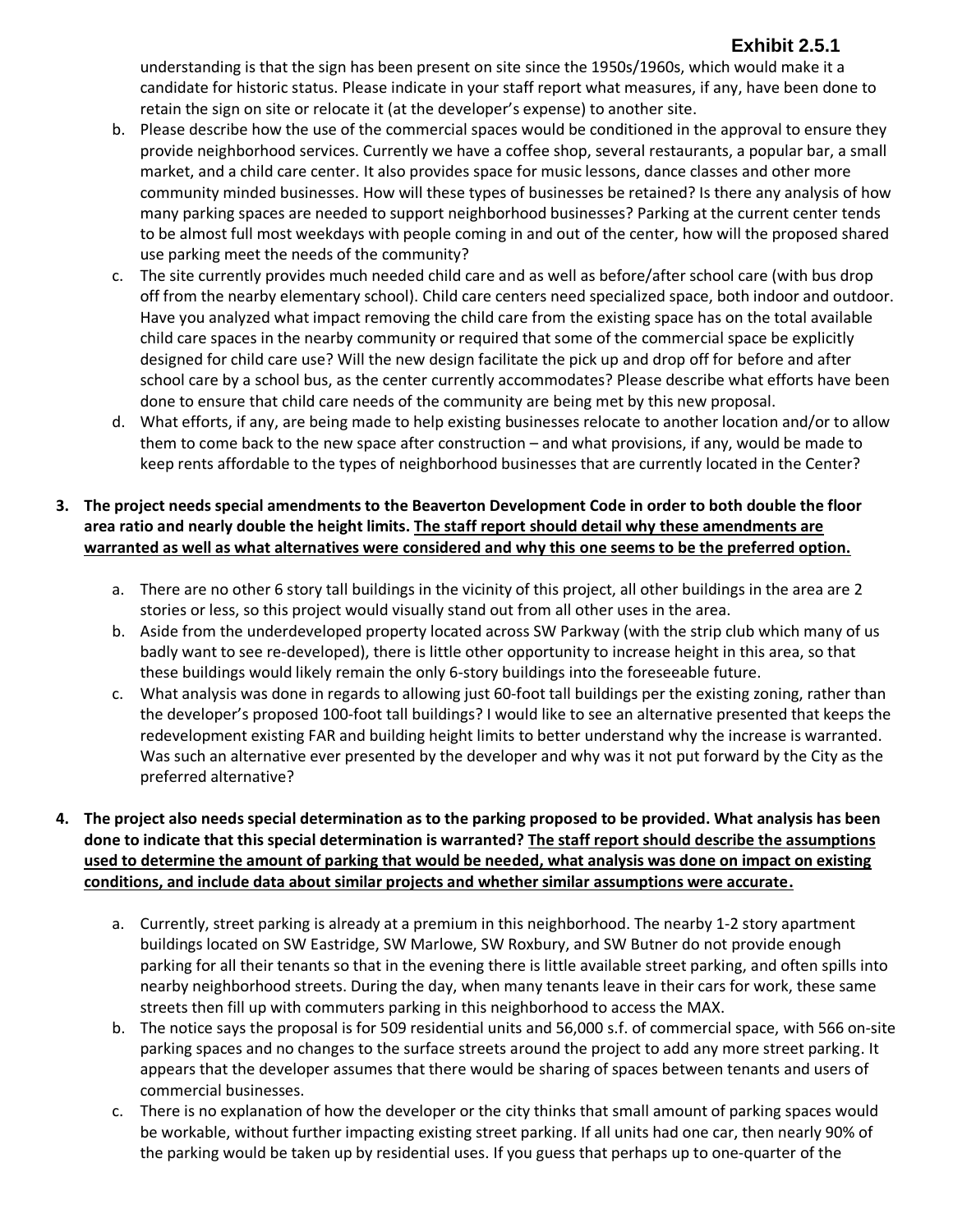# **Exhibit 2.5.1**

residents would have more than one car, then the project would be putting an additional 125 cars onto the already crowded streets. If half of the residents have more than one car, then you're putting 250 cars onto surface streets.

- d. You may be assuming that residents of this property would be more reliant on public transportation, given the proximity to the MAX line. If so, those tenants would likely then leave their car at their residence to commute to work via Max, which reduces the amount of available spaces for shared use during the day.
- e. Given the dearth of other neighborhood services and lack of walkability in Washington County, I don't think it would be fair to assume that tenants would not have a car available to them (though nice try with the Uber/Lyft loading area note in the plan set). Parking requirements need to be significantly re-thought.
- f. Furthermore, I would think there is enough experience at other transit-oriented developments elsewhere in Beaverton and in the City of Portland to give a better sense of how many residents of such properties own cars, don't own cars, commute patterns, etc. Please include data from other similar properties that back up the developer's analysis that this is sufficient parking.
- g. Please also describe what the experience has been enforcing parking provisions after the property has been built (and possibly transferred to another entity to lease and manage the rentals). For example, I assume this provision would have to be enforced via a lease with a tenant that they could have only one car, or no car, how will that be monitored and enforced either by the leasing company and/or by the city – especially if the spill over of tenants' cars would come into unincorporated Washington County, and not remain within City of Beaverton limits?

#### **5. "Future Plaza" site contained within plan set but set to the future is confusing. Its status should be confirmed in the staff report and addressed.**

- a. The portion of the property indicated as the "future plaza," I believe this is the site of a former gas station of auto repair shop, which leads me to suspect that it could contain environmental hazards or leaking underground storage. Has environmental conditions been assessed and if needed, what is the remediation plan for the site and when would remediation occur?
- b. There's a rumor going around that the developer does not have property control over this portion of the site (that the current owner doesn't want to sell). It would be a travesty if a project of this size goes in and this one corner is not included and left in its existing conditions. What has the City done to work with the current owner and/or enforce any clean up regulations if indeed this site has environmental hazards? Does the City have any capacity to assist the property owner to remediate the sight to facilitate its inclusion in the project?
- c. Is the future plaza use being used in any way to support the higher FAR / building heights? If it isn't going to be developed at this time, it shouldn't be included in those calculations.
- d. There is no information as to when this future plaza would be developed, this should be explained in the staff report.

# **6. Other project considerations.**

- a. I do like that the developer has included grassy open spaces that seem to invite common use, however, the proposed location of the plaza included in the plan set opens to face the unnamed 217 access road (and Highway 217), which is the noisiest part of the entire site. It is also the least connected portion of the property to the rest of the neighborhood. To truly provide common use as well as neighborhood use of this open space, it should be relocated to SW Marlowe which has more pedestrian use than does the unnamed access road.
- b. The other designed plazas mid-block on SW Parkway and SW Wilshire seem to more designed as landscaped entrances to an underground parking area and should not be counted as "open space" if used to support building heights/FAR.
- c. The plan set indicates adding two crosswalks at the intersection of the unnamed access road and SW Wilshire, when all four should be added. The crosswalk on the south side of SW Wilshire should be given special design attention as it is used by neighborhood children walking to school and the crossing is currently unsafe (as this is an onramp to Highway 217).